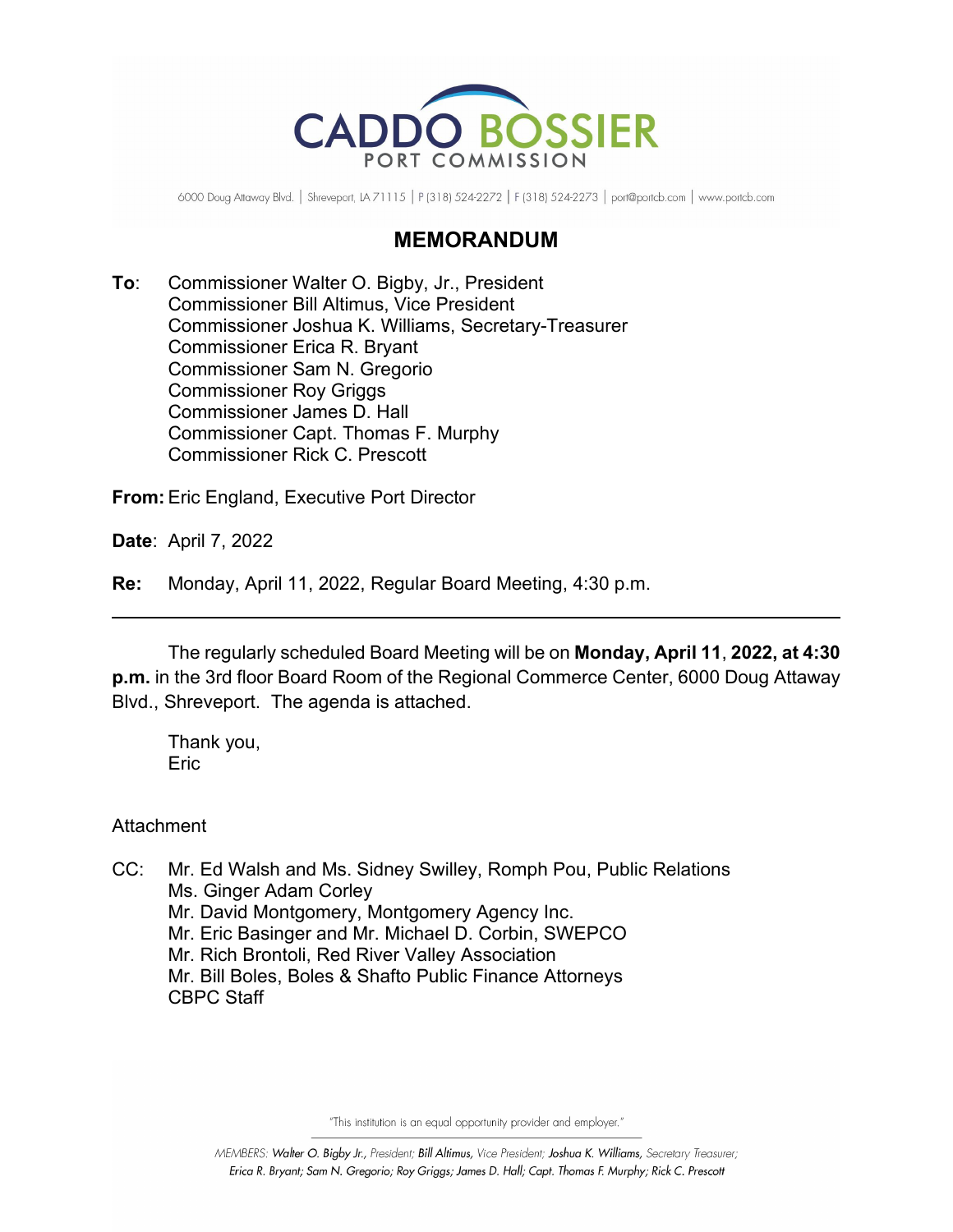

6000 Doug Attaway Blvd. | Shreveport, LA 71115 | P (318) 524-2272 | F (318) 524-2273 | port@portcb.com | www.portcb.com

## **CADDO BOSSIER PARISHES PORT COMMISSION**

## **REGULAR MONTHLY BOARD MEETING AGENDA**

**NOTICE OF PUBLIC MEETING:** A public meeting will be held as follows:

DATE: **April 11, 2022**

| TIME:                       | 4:30 p.m.                          | PLACE OF MEETING: Regional Commerce Center, 6000 Doug Attaway Blvd,<br>3rd Floor Board Room, Shreveport, LA 71115                                                                                                                                                                                                                                                                                                                                                                                                            |                 |
|-----------------------------|------------------------------------|------------------------------------------------------------------------------------------------------------------------------------------------------------------------------------------------------------------------------------------------------------------------------------------------------------------------------------------------------------------------------------------------------------------------------------------------------------------------------------------------------------------------------|-----------------|
|                             | 1. CALL TO ORDER/OPENING REMARKS   |                                                                                                                                                                                                                                                                                                                                                                                                                                                                                                                              | Walt Bigby      |
|                             | 2. PLEDGE OF ALLEGIANCE            |                                                                                                                                                                                                                                                                                                                                                                                                                                                                                                                              | Walt Bigby      |
|                             | 3. ROLL CALL                       |                                                                                                                                                                                                                                                                                                                                                                                                                                                                                                                              | Eric England    |
|                             | 4. PUBLIC COMMENT ON AGENDA ITEMS  |                                                                                                                                                                                                                                                                                                                                                                                                                                                                                                                              | Walt Bigby      |
| <b>UNFINISHED BUSINESS:</b> |                                    |                                                                                                                                                                                                                                                                                                                                                                                                                                                                                                                              |                 |
|                             |                                    | 5. REGULAR BOARD MEETING MINUTES OF MARCH 14, 2022                                                                                                                                                                                                                                                                                                                                                                                                                                                                           | Joshua Williams |
|                             | 6. FEBRUARY 2022 FINANCIALS        |                                                                                                                                                                                                                                                                                                                                                                                                                                                                                                                              | Joshua Williams |
| <b>NEW BUSINESS:</b>        |                                    |                                                                                                                                                                                                                                                                                                                                                                                                                                                                                                                              |                 |
|                             |                                    | 7. RESOLUTION NO. 6 OF 2022: A PRELIMINARY RESOLUTION AUTHORIZING<br>THE CADDO-BOSSIER PARISHES PORT COMMISSION, STATE OF LOUISIANA,<br>TO INCUR DEBT AND ISSUE NOT TO EXCEED ONE HUNDRED MILLION<br>DOLLARS (\$100,000,000) AGGREGATE PRINCIPAL AMOUNT OF TAXABLE<br>AND/OR TAX EXEMPT REVENUE BONDS (ROCKING R SOLAR, LLC PROJECT),<br>IN ONE OR MORE SERIES, PROVIDING FOR THE EMPLOYMENT OF<br>PROFESSIONALS; MAKING APPLICATION TO THE LOUISIANA STATE BOND<br>COMMISSION; AND OTHERWISE PROVIDING WITH RESPECT THERETO | Eric England    |
|                             | <b>RESPECT THERETO</b>             | 8. RESOLUTION NO. 7 OF 2022: A RESOLUTION TO DECLARE CERTAIN PROPERTY<br>OWNED BY THE CADDO-BOSSIER PARISHES PORT COMMISSION SURPLUS<br>AND AUTHORIZING THE SALE THEREOF, AND TO OTHERWISE PROVIDE WITH                                                                                                                                                                                                                                                                                                                      | Eric England    |
|                             |                                    | 9. RESOLUTION NO. 8 OF 2022: A RESOLUTION AUTHORIZING THE EXECUTIVE<br>PORT DIRECTOR TO EXECUTE AN ECONOMIC DEVELOPMENT AWARD<br>PROGRAM APPLICATION RELATIVE TO AN INFRASTRUCTURE EXPANSION BY<br>TERNIUM USA, INC. AND TO OTHERWISE PROVIDE WITH RESPECT THERETO                                                                                                                                                                                                                                                           | Eric England    |
|                             | <b>10. PORT MASTER PLAN UPDATE</b> |                                                                                                                                                                                                                                                                                                                                                                                                                                                                                                                              | BKI             |
|                             | 11. PORT DIRECTOR'S REPORT         |                                                                                                                                                                                                                                                                                                                                                                                                                                                                                                                              | Eric England    |
|                             | 12. ADJOURN                        |                                                                                                                                                                                                                                                                                                                                                                                                                                                                                                                              | Walt Bigby      |
|                             |                                    |                                                                                                                                                                                                                                                                                                                                                                                                                                                                                                                              |                 |

UPCOMING MEETING:

**Regular Board Meeting, Monday, May 9, 2022, 4:30 p.m. Regional Commerce Center, 3rd Floor Board Room, 6000 Doug Attaway Blvd. Shreveport, Louisiana 71115**

"This institution is an equal opportunity provider and employer."